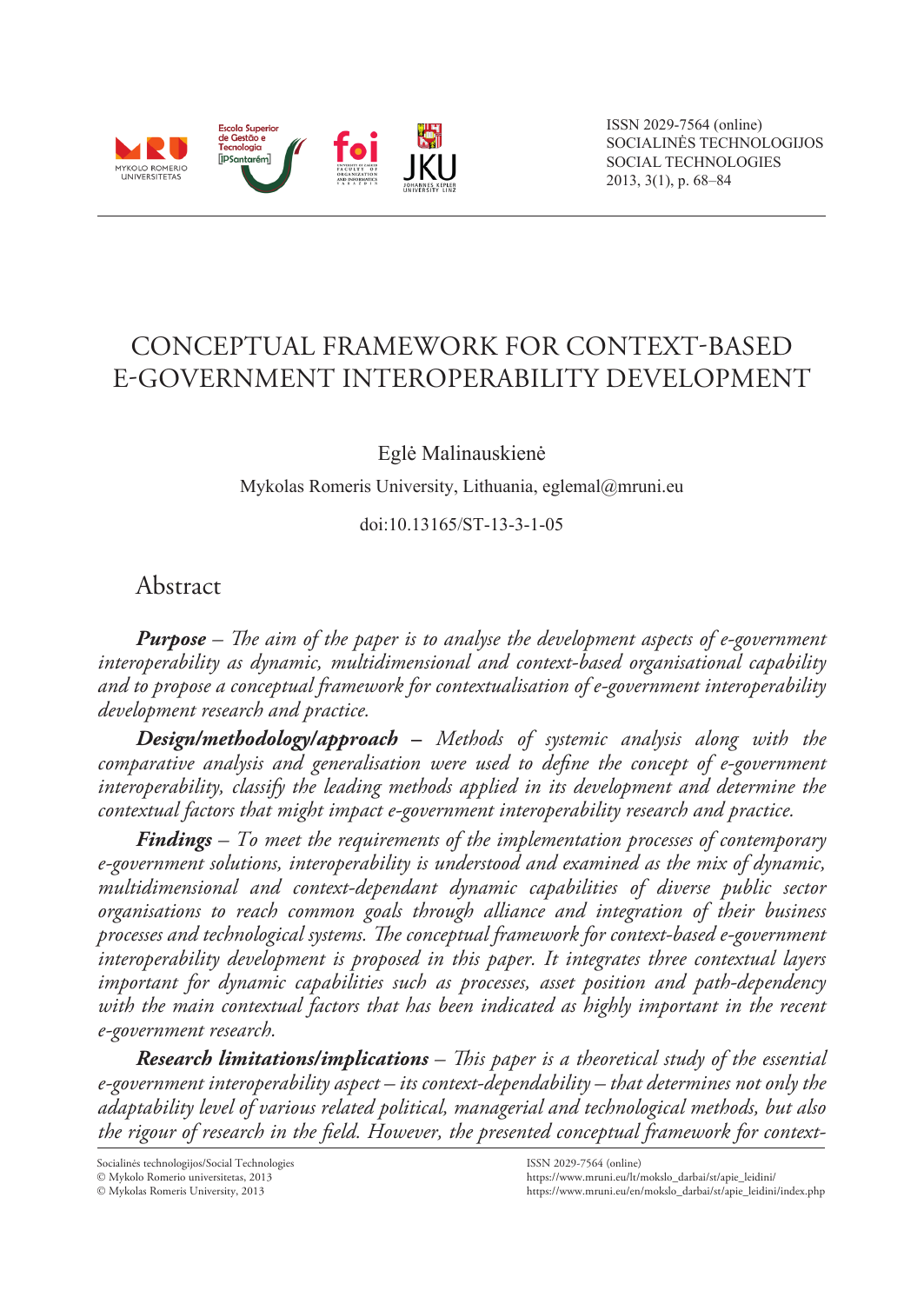*based e-government interoperability development is of the high abstraction level and integrates only the main perspectives, principles and elements of interoperability contextualisation. It should be further supplemented with concrete operationalisational context factors extracted from the empirical research in the domain.* 

*Practical implications – The proposed conceptual framework for context-based e-government interoperability development suggests policy makers, public managers and related private sector organisations to assess technical and evolutionary fitness of dynamic organisational capabilities for interoperability before starting any cross-organisational e-government initiative or adopting any leading method for interoperability enforcement taken from different than its deployment context. It should be done through the analysis of related processes, asset position and path-dependency factors of all participating parties. It is also recommended to incorporate these principles of context analysis in the research of e-government interoperability phenomena and its enforcement methods.*

*Originality/Value – This research addresses a complex issue of e-government interoperability contextualization and offers a conceptual framework which not only embraces the main context factors identified in the previous e-government research, but also integrates the contextualization approach from the theory of dynamic organizational capabilities that are the core of contemporary e-government interoperability concept.*

*Keywords*: *e-government interoperability, dynamic organizational capabilities, contextualisation, interoperability framework, enterprise architecture.*

*Research type*: *viewpoint, literature review.*

## 1. Introduction

Leading countries in the development of electronic government (e-government) are continuously searching for methods and tools to improve this process and reduce the risk of failure. At the beginning, these methods and tools mostly addressed technological issues of information and communication technologies (ICTs) projects in the public sector. However, their application has not led to the expected outcomes, especially in implementation of complex electronic public services and back-office systems that involved several public sector organisations. Hence, the importance of non-technological factors has been increasingly realised.

Currently technological as well as non-technological issues are integrated into various methods used to enhance ICTs projects in the public sector that require high level of interoperability between participating parties and their infrastructure. Using these tools for the development of e-government, interoperability is a complex endeavour in itself and is influenced by various different contextual factors. Governments from the countries that are trying to achieve the breakthrough in public sector reform based on ICTs usually tend to use the same methods as the leading countries do. Yet these attempts are often unsuccessful due to the overlooked differences in institutional, cultural and social contexts.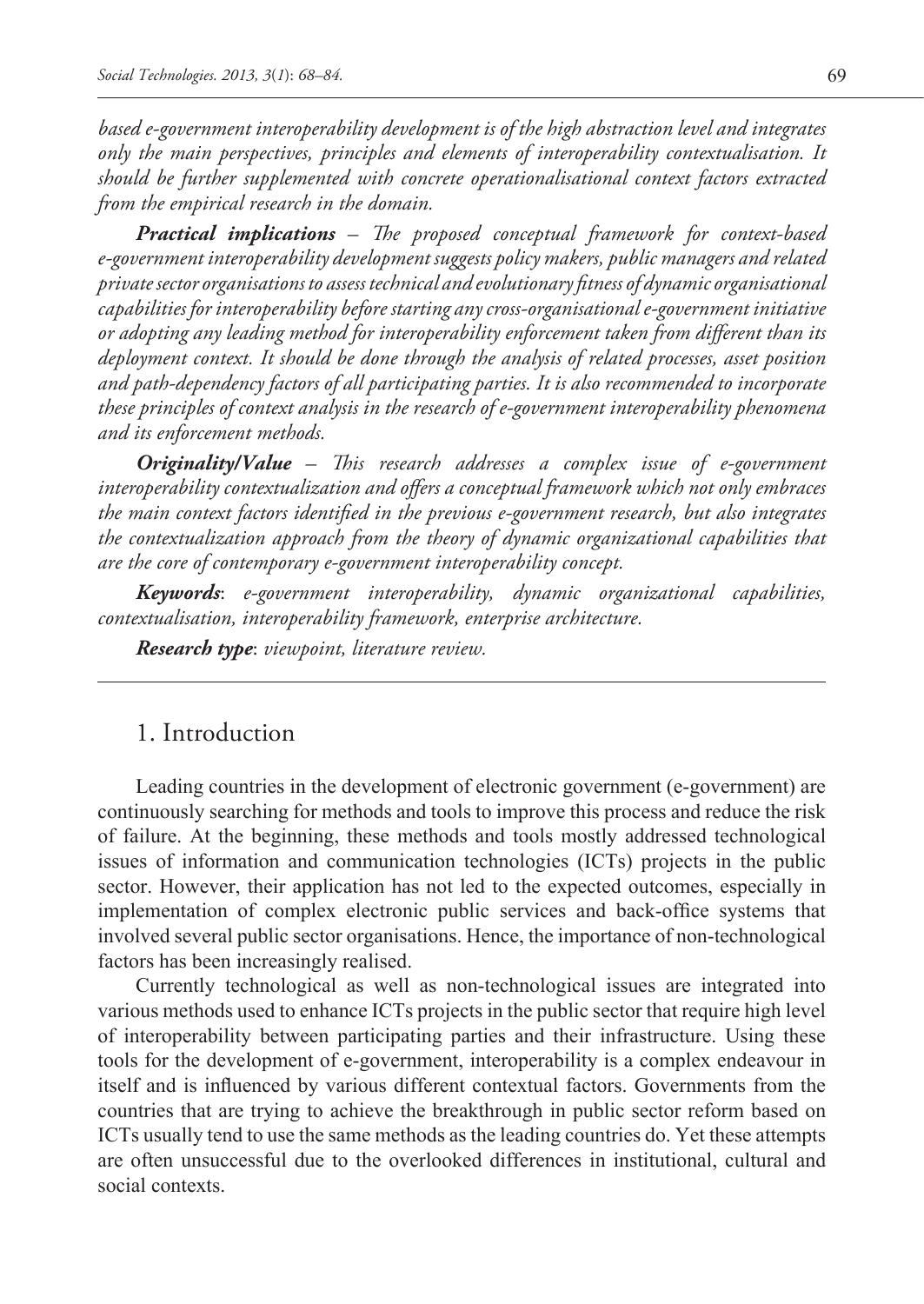The context is defined as "the set of circumstances in which phenomena (e. g. events, processes or entities) are situated" and provided with opportunities as well as constraints (Griffin, 2007). Contextualisation of research is understood as being aware of these circumstances and linking different kind of relevant information, events, processes and attitudes to study and understand better the phenomenon by consequently improving the interpretation of research results (Rosseau *et al*, 2001; Johns, 2006). Contextualisation has to be an integral part of the overall research design starting from hypothesis building, sampling, choice of research methods, data gathering, its analysis and reporting (ibid). Omitting the context or taking it for granted often leads to the studies that are difficult to interpret and replicate by other scholars and might lead to the unpredictable distortions of "universal" theories when trying to apply them in different than the original contexts (Johns, 2006). It suggests that various contextual factors should be analysed in interaction. It might lead to more interesting insights and would be helpful in explaining the variations of contextual impacts impossible when analysing each factor in isolation (ibid).

Usually a research on various issues of e-government development, including its interoperability, is carried out within the boundaries of a particular country, government agency or initiative but offers generalising results supposing they could be replicated by the researchers and applied by the practitioners from different environments. The classical examples might include vast majority of e-government development models (Layne *et al*, 2001; Wescott, 2001; Andersen *et al*, 2005; Davison *et al,* 2005; Gottschalk, 2009; Klievink *et al*, 2009; Limba, 2011), attempts to identify success and failures of e-government initiatives (Dwivedi *et al,* 2011; Mishra *et al*, 2011; Rudzkienė *et al*, 2009; Petrauskas, 2012), studies of e-government interoperability frameworks or research on alignment of ICTs and business goals in government through such tools as enterprise architecture (Guijarro, 2004; Guijarro, 2005; Janssen *et al*, 2005; Janssen *et al*, 2007; Charalabidis *et al,* 2009).

Though there are examples that analyse contextual factors important for e-government and interoperability (Fountain, 2001; Heeks, 2005; Hjort-Madsen 2007; Dunleavy *et al,* 2008), they are quite scattered, rarely replicated to test the significance of the same contextual factors and do not explain enough the impact of context on the interoperability issues, especially, through the lenses of dynamic organisational capabilities that are the core of the latest conceptualisations of e-government interoperability (Pardo *et al,* 2012).

Thus, the aim of the paper is to analyse the development aspects of e-government interoperability as dynamic, multidimensional and context-based organisational capability, and to propose a conceptual framework for contextualisation of e-government interoperability development research and practice. Methods of systemic analysis along with the comparative analysis and generalisation are used to define the concept of e-government interoperability, classify the leading methods applied in its development and determine the contextual factors that might impact e-government interoperability research and practice.

The first part of the paper is dedicated for the definition of e-government interoperability through the lenses of dynamic organisational capabilities theory and the analysis of interoperable government development tools like interoperability framework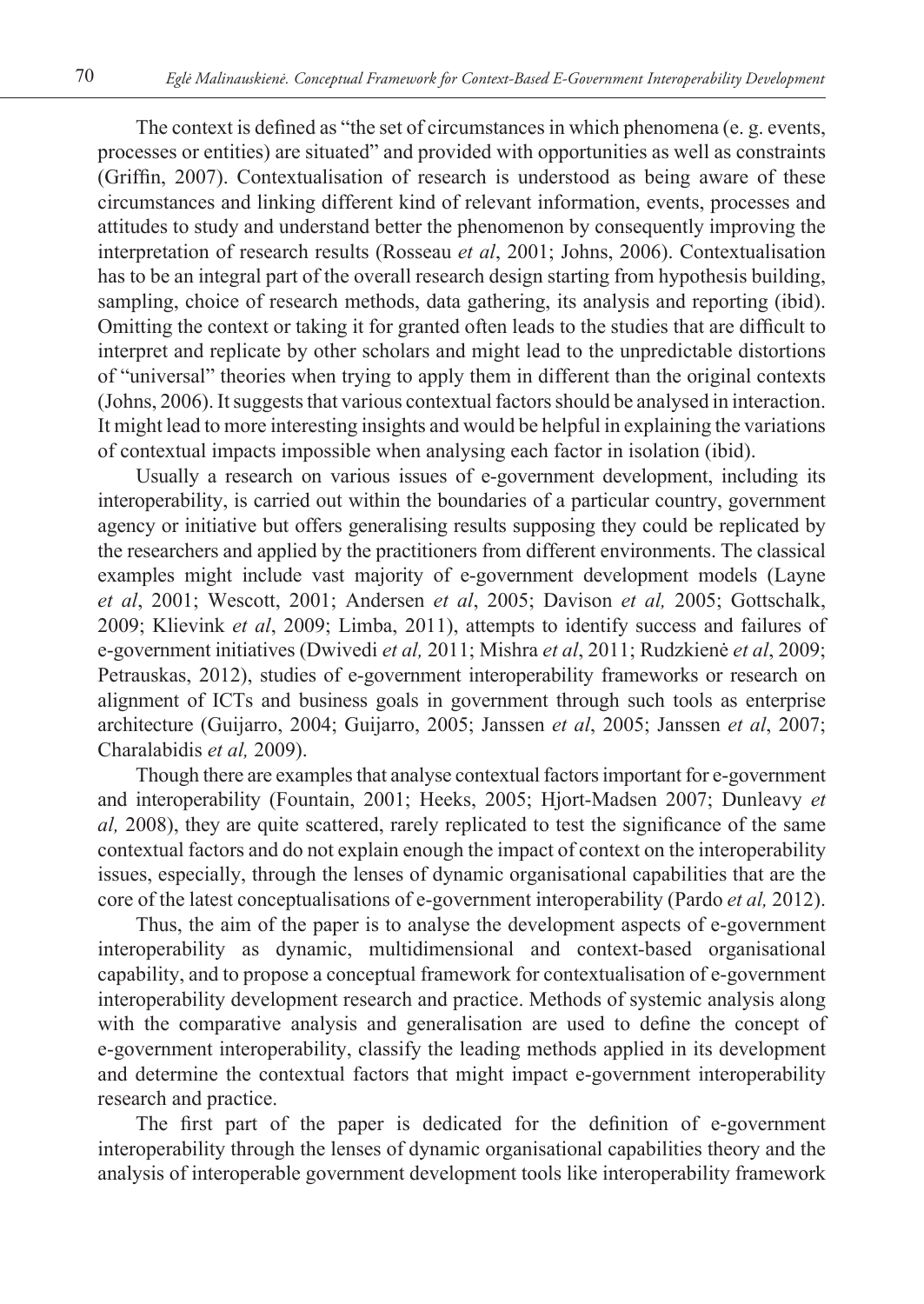and enterprise architecture. In the second part the contextualisation principles and the main findings from the dynamic organisational capabilities theory and e-government research is overviewed. Finally, the conceptual framework for the context-based e-government interoperability development is proposed, explaining its main components and limitations.

## 2. E-Government Interoperability: Definition, Objectives and Development Tools

2.1. E-Government Interoperability as Dynamic, Multidimensional and Context-Based Organisational Capability

The concept of electronic government (e-government) is gradually changing from just being the usage of various information and communication technologies (ICTs) to achieve qualitative transformation of public sector through organisational change and development of new skills (European Commission, 2003). It is becoming increasingly oriented towards creation of open, flexible and collaborative public administrations capable to sustain the leading positions of their countries in today's knowledge-based economy (European Commission, 2010). The fundamental goal – qualitative transformation of government performance – remains the same, but the attempts to achieve its objectives has proved that mere integration of business processes and/or information systems of government units into larger assemblies (Gottschalk *et al*, 2008) is not enough. What is more important is the capacity of diverse public sector organisations to collaborate on technological as well as on higher social levels of interaction.

Therefore, the significance of e-government interoperability as a mix of dynamic, multidimensional and context-based organisational capabilities of diverse public sector organisations to reach common goals through alliance and integration of their business processes and ICTs systems for smooth information sharing (Pardo *et al*, 2008; European Commission, 2009) is increasing. As a dynamic capability, it proves the ability to purposefully create, extend or modify existing resources, routines and capabilities in order to successfully implement e-government initiatives through necessary changes (Cresswell *et al*, 2008). E-government interoperability is also multimensional covering the aspects of policy, management and technology through such capability categories as business architecture, governance and leadership, strategic management, operational management, policy management, cross-organisational collaboration and technological readiness (Pardo *et al,* 2012). Finally, e-government interoperability is highly contextdependant (ibid), and the success of e-government initiatives in the public sector of different countries might depend on different organisational capabilities that are created and practiced in different historical, political, economical, organisational and cultural environments.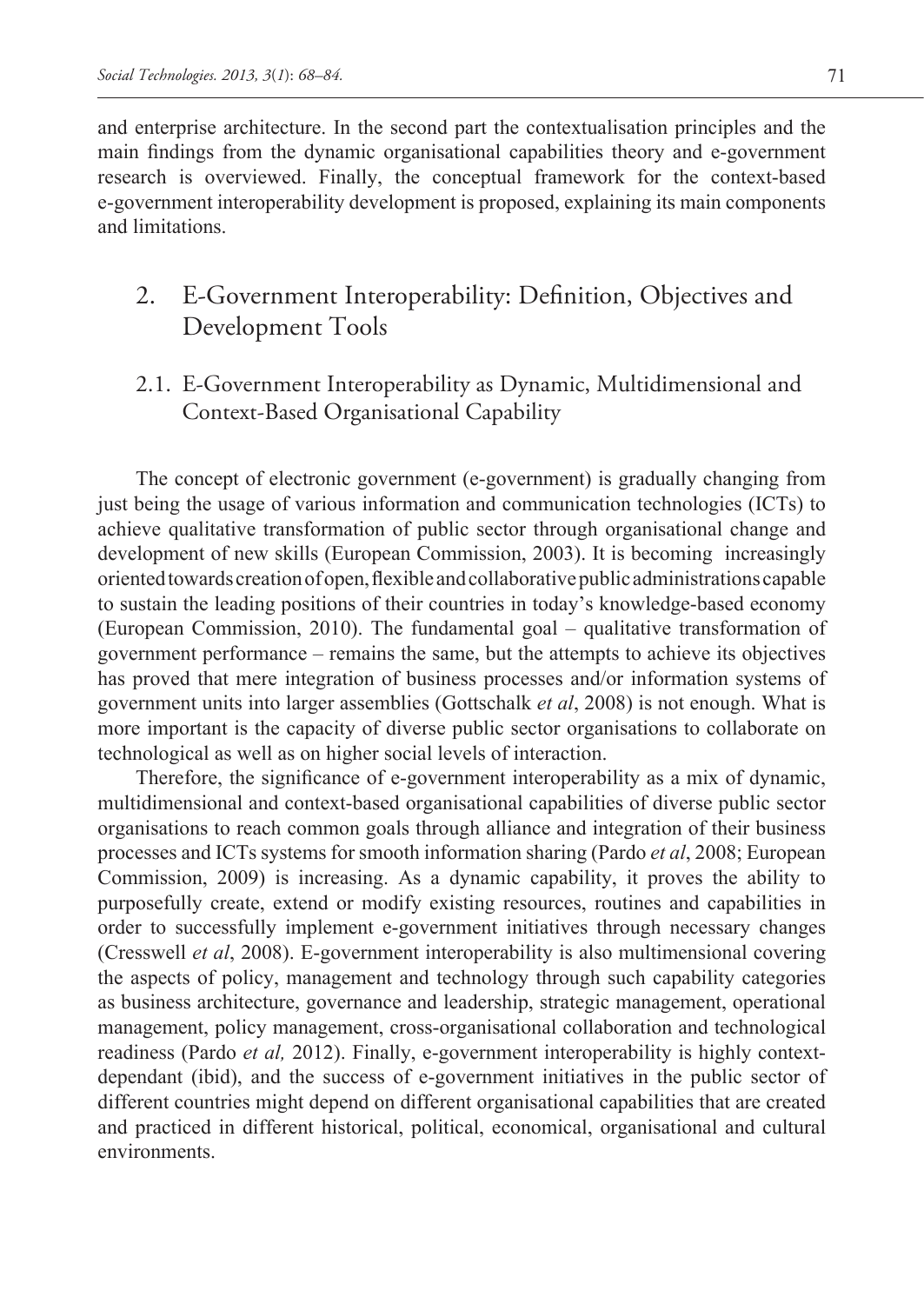Currently e-government interoperability is enforced through various managerial tools that are based on usage and development of relevant dynamic organisational capabilities, and aimed to change different maturity levels of interoperability like computer, processes, knowledge, value and goals (Gottschalk, 2009).

## 2.2. Tools for the Development of E-Government Interoperability: Overview of Interoperability Framework and Enterprise Architecture Approaches

Currently, two approaches are mainly used by government for enforcement of e-government interoperability: standards and architecture (Lallana, 2008). Standards approach is usually based on the development of *national interoperability framework*  which is defined as a set of standards and guidelines that are recommended to be used by all participants of any e-government initiative (Guijarro, 2004; Overeem *et al,* 2007; Charalabidis *et al*, 2008; Charalabidis *et al*, 2009; Saekow *et al*, 2009). Rigid procedures accepted by all stakeholders have to be present for selection of standards, their periodical revision and exclusion from the framework if needed (Lallana, 2008).

An architectural approach towards enhancement of e-government interoperability is usually based on the development of *national enterprise architecture*. Enterprise architecture is a strategic planning framework oriented towards alignment of business goals and ICTs investments (Hjort-Madsen, 2006; Guijarro, 2007; Lallana, 2008; Valtonen *et al,* 2009). It serves as a tool for formal description of relations between all elements of modern organisation such as structure, business processes, people, data and ICTs (ibid). Enterprise architecture is used as a guideline for decision-making in ICTs investments, as it defines the current state of organisation, its vision and the roadmap how to move from the current to the desired one (Janssen, 2009). Though enterprise architecture is usually used within the boundaries of a single organisation, its usage in the domain of e-government interoperability means that all levels of government and respective agencies are a part of the enterprise and are included in the architecture (Hjort-Madsen, 2006).

The structure of the enterprise architecture determines the multi-layer approach towards interoperability. Each layer from the enterprise architecture can have one or more links to the political, legal, organisational, semantic or technological interoperability (see Figure 1). These links mean that development of the enterprise architecture on organisational level should follow the principles of interoperability declared within as well as outside the boundaries of the enterprise. The business level of the enterprise architecture uses the guidelines from political, legal, organisational and semantic interoperability. Systems and technology layers are mostly related to technological interoperability.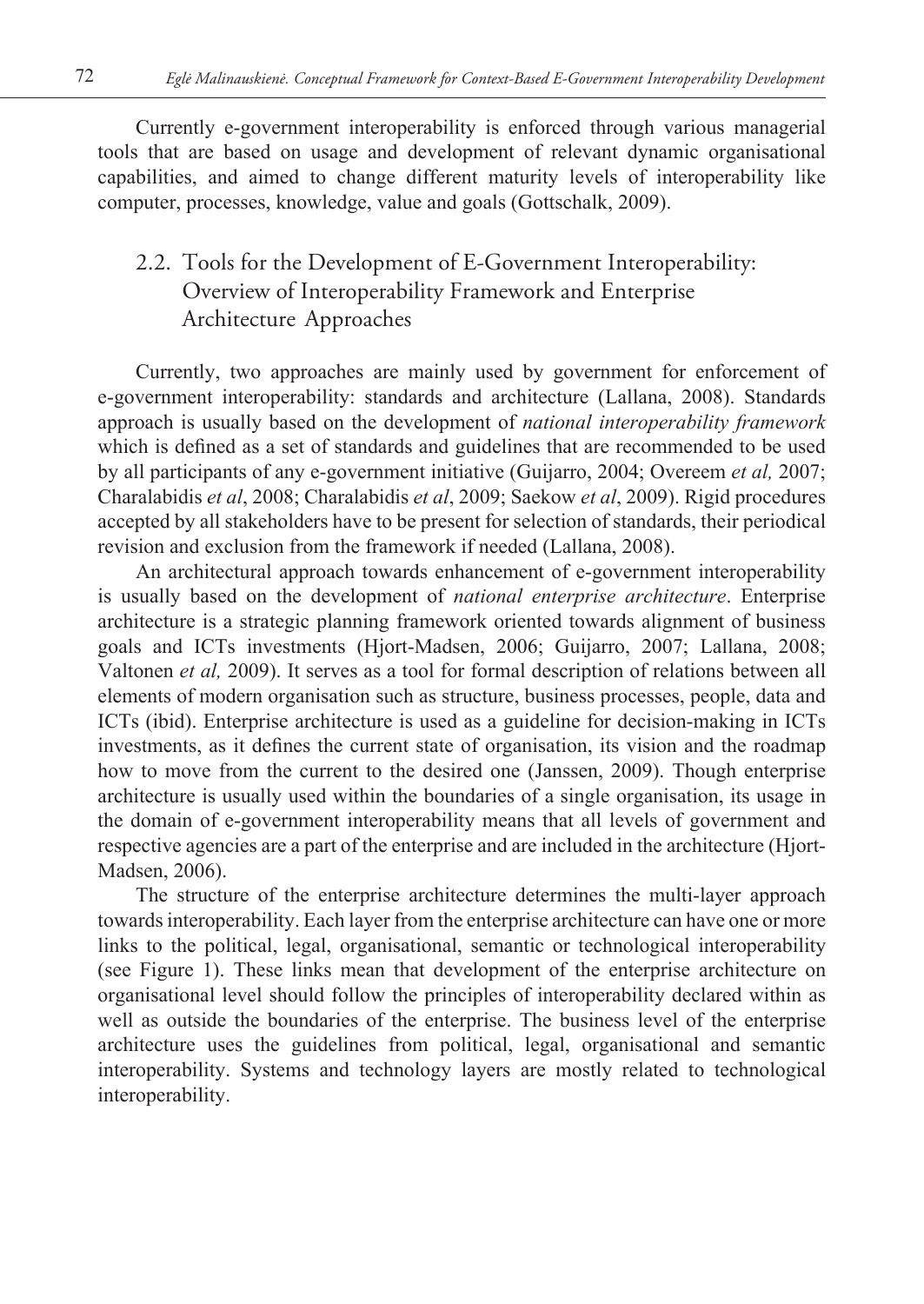

*Figure 1.* Linkage between enterprise architecture and interoperability framework Source: Adopted from Malotaux *et al,* 2009)

There are four possible scenarios for the development of e-government interoperability: a national interoperability framework oriented towards technological interoperability, a national interoperability framework consisting of all levels of interoperability, a hybrid approach using enterprise architecture along with a national interoperability framework, and a national enterprise architecture (Lallana, 2008). Which scenario has to be followed depends on goals, capabilities, and resources of a particular government (ibid).

Usage of such tools as enterprise architecture or interoperability frameworks for the development of e-government interoperability is a complex endeavour that faces various bureaucratic challenges and is often led by the resistance to compliance with recommended standards and guidelines (Hjort-Madsen, 2007; Lallana, 2008; Hjort-Madsen *et al*, 2009; Veit *et al*, 2009). Thus, the analysis of important contextual factors becomes of a central importance for the successful development and application of these tools.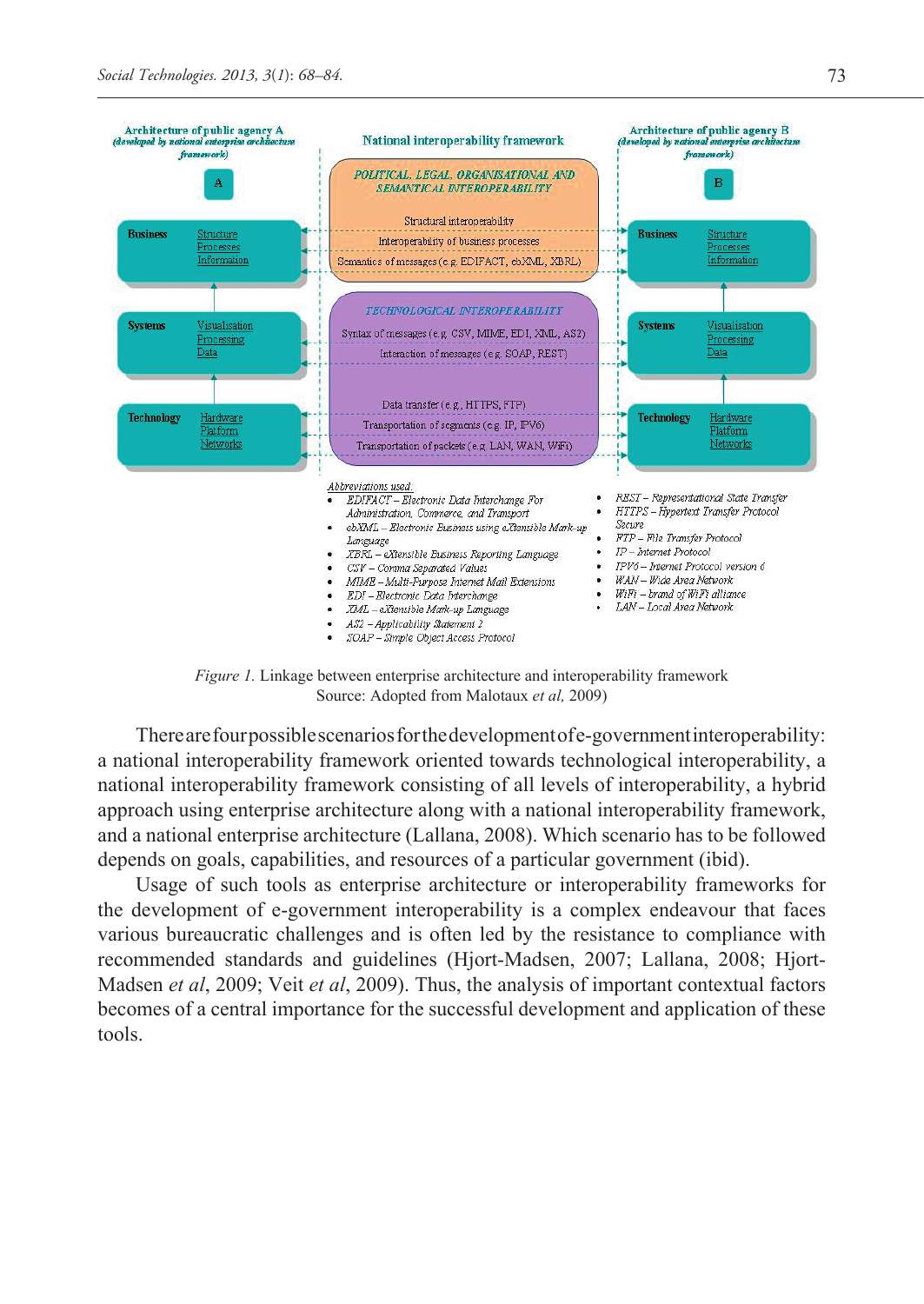# 3. Contextualisation in the State-of-Art Research on E-Government Interoperability

3.1. Context Analysis in the Theory of Dynamic Organizational Capabilities

The original definition of dynamic capabilities, proposed in 1997, went along with 3Ps approach of *p*rocesses, asset *p*ositions, and *p*aths (Teece *et al,* 1997). The first element of this approach is mainly focused on learning processes because they allow the dynamics of organisation to increase, foster exchange of inter-organisational knowledge and are considered as a source of dynamic capabilities. Zollo and Winter have identified three types of organisational learning processes as experience accumulation, knowledge articulation, and codification by emphasizing the importance of the explicitness in learning, as it helps to build better and more evolutionary fitting dynamic capabilities (Zollo *et al*, 2002). Gary P. Pisano has identified two types of learning usually used for gaining or improving dynamic capabilities: learning before doing and learning by doing (Pisano, 2000). Learning and knowledge management are very important in e-government projects, especially those that require a high level of interoperability. However, there is not much evidence of how public institutions develop or improve their dynamic organisational capabilities to implement complex ICTs projects by using different learning mechanisms identified above. It would be difficult to find evidence how public agencies accumulate and codify their experience, articulate knowledge inside and outside organisational boundaries and whether they apply learning before doing or learning by doing approach.

Another element from 3Ps approach is asset position. Concerns over movements of asset value also put limits on the development of dynamic capabilities. Technological assets are related to intellectual property rights, and the better the technology that organisation possesses, the better opportunities it has. Other assets include complementary assets, financial assets, reputation assets, structural assets, institutional assets and organisational boundaries.

Paths are another constraint for dynamic capabilities evolution, as where the firm can strategically go is limited to what it has learned or experienced in the past (Pisano, 2000), as well as to the level of *organisational imprint* at the newborn organisation when capabilities are mostly assimilated from individuals with different backgrounds and working experiences (Argote *et al*, 2000; Narduzzo *et al,* 2000). This is the so called *path-dependency* that has already been shown to have a high impact on the decisions of leaders and executives when selecting or deselecting dynamic capabilities with the best evolutionary fit for their organisation (Helfat *et al,* 2007).

The assessment of a firm's dynamic organisational capabilities is a function of these 3Ps. Two yard-sticks are used to assess the dynamic capabilities: technical fitness and evolutionary or entrepreneurial fitness (Helfat *et al,* 2007; Teece, 2007). Technical fitness measures the effectiveness of capabilities functioning, whereas evolutionary fitness shows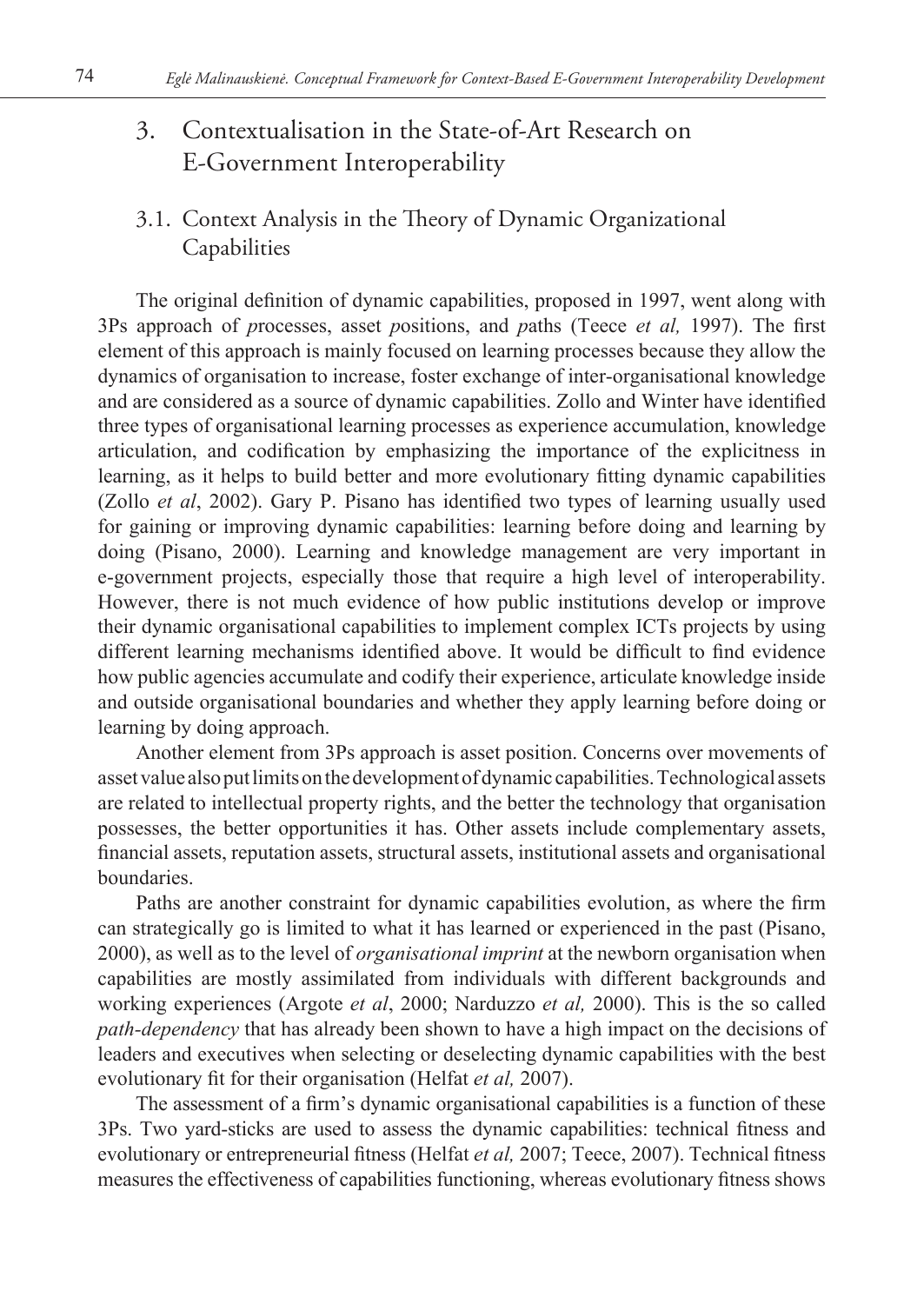how well dynamic capabilities are helping an organisation to survive and compete in changing environment (ibid).

Since e-government interoperability is increasingly considered as a mix of dynamic organisational capabilities, research on organisation and reinforcement of e-government interoperability phenomenon should take into account the underlying processes, asset position and path dependency of all involved public sector organisations and evaluate the technical and evolutionary fitness of the tools used for interoperability development.

#### 3.2. Perspectives of Context in E-Government Development Research

### 3.2.1. Developed vs. Developing Countries

The comparative studies in e-government research usually choose objects with similar or the same political, economical, organisational and societal characteristics as the units of analysis. For example, Janssen and Hjort-Madsen have used self-developed analysis framework to compare the adoption of national enterprise architecture in two similar countries like the Netherlands and Denmark (Janssen *et al*, 2007). Luis Guijarro has analysed the similarities and differences of the approaches towards e-government interoperability by examining the cases of United Kingdom, France, Germany, Denmark and the USA (Guijarro, 2007). United Nations in their handbook of e-government interoperability frameworks development attempt to address the audience from the developing as well as developed countries but refers only to the best practice of countries with already several years of experience in the field (United Nations, 2007). Yet recent, highly-contextualised and one of the largest available comparative studies on growth of e-government conducted by Dunleavy *et al* observes exclusively developed countries like the USA, Japan, the United Kingdom, Canada, Australia, Netherlands and New Zealand (Dunleavy *et al,* 2008).

The aforementioned study by Dunleavy *et al* could be considered as a good illustration of e-government research contextualisation. Though oriented towards developed countries, it uses a context-oriented framework for comparative analysis that could be applied to explain singularities of e-government development in developing countries, as well. It is grounded in theory of modern bureaucracy and new public management paradigm and uses two explanatory variables of government institutional arrangements and the power of ICTs industry on government agencies, along with performance of government ICTs systems as dependant variable (Dunleavy *et al,* 2008). Though the impacts of government institutional arrangements on performance of government ICTs systems were not as strong as it has been expected by the researchers, the influence of ICTs industry's power has proved to be significant. The leading countries succeeded in maintaining the intense competition among their ICTs vendors, retained important capabilities for managing and developing ICTs solution and avoided becoming dependant on big ICTs companies in the market (ibid).

Although such context-similar comparative analysis is unarguably valuable in searching for universal e-government development and implementation approaches, there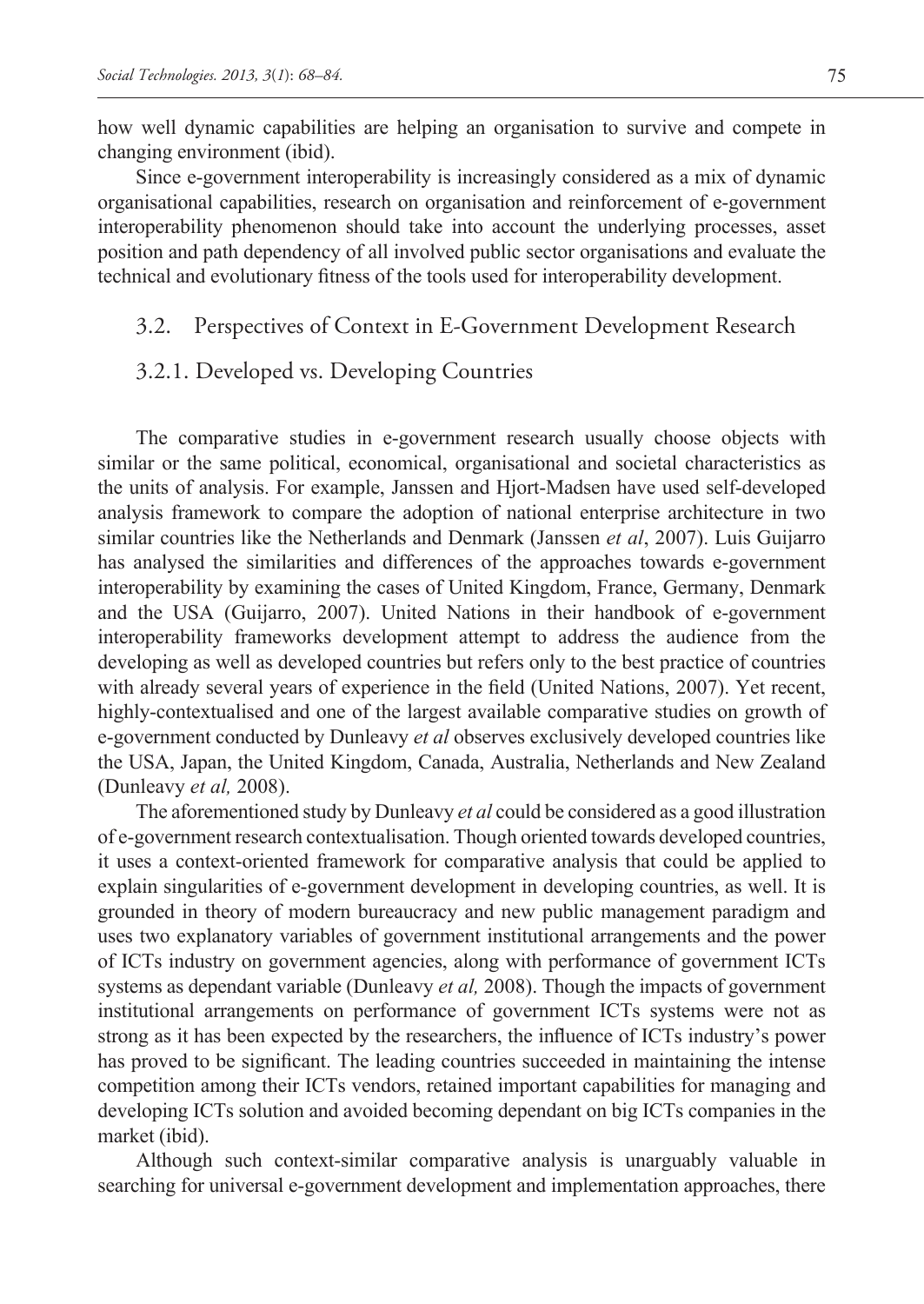is a tendency to transfer e-government research findings and best practices from mature to less mature settings more frequently than vice versa (Heeks, 2005). Therefore, more profound inquiries of the organisation and outcomes of transfer of e-government practices between essentially different contexts are needed.

Heeks has identified three inter-related layers of e-government context which affect the success of any e-government project: invention context, design context and deployment context (Heeks, 2005). The invention context represents the domain of various alreadyinvented and re-usable e-government technologies. The design context represents the environment where there is an attempt to adopt an already existing technology or approach, whereas the deployment context is the context where designed technology is being utilized. The deployment context is changed by the technology, as well as its operation is constrained by the users (ibid).

### 3.2.2. Lenses of Institutional Theory

Another way for contextualisation of e-government research is through the lenses of institutional theory that is more and more often applied to analyse implementation, adoption and usage of ICTs in public as well as private sectors (Orlikowski *et al*, 2001; Teo *et al,* 2003).

Based on neo-institutional theory, Jane Fountain has developed technology enactment framework for understanding the impact of the institutional arrangements existing in the public sector organisations on the perceptions, understanding, implementation and usage of ICTs by the public managers (Fountain, 2001). A clear distinction was made between organisation and institution in the framework that serve as a medium for the ICTs enactment. Organisational forms are treated as instruments for the execution and control of the business processes of production or service provision. Institutions are understood as rules, requirements, norms and beliefs through which organisations receive their legitimacy and authorization to act. Organisations and institutions serve as a mechanism for the transformation of objective technologies (e. g. Internet, off-the-shelf software) into enacted technologies that reflect the perceptions of their users. Organisations and institutions are also being shaped by the operational context and might also change the organisational and institutional setting in which they are embedded as well as determine the character of the final outcomes (ibid).

Aby Jain has used Max Weber's theory of bureaucracy, that is also considered to be a part of institutional theory (Scott, 2008), to examine two possible directions of e-government development (Jain, 2004). The first direction tends to see e-government as a tool to reform bureaucracy through challenging bureaucratic elements such as stove piped processes, organisation of information by the agency, poor collaboration and information sharing (ibid). The second direction considers the failure of e-government development due to the high level of bureaucracy that is not only linked to negative factors such as corruption, inefficiency, concentration on power or poor decision-making, but also condition different complex institutional arrangements.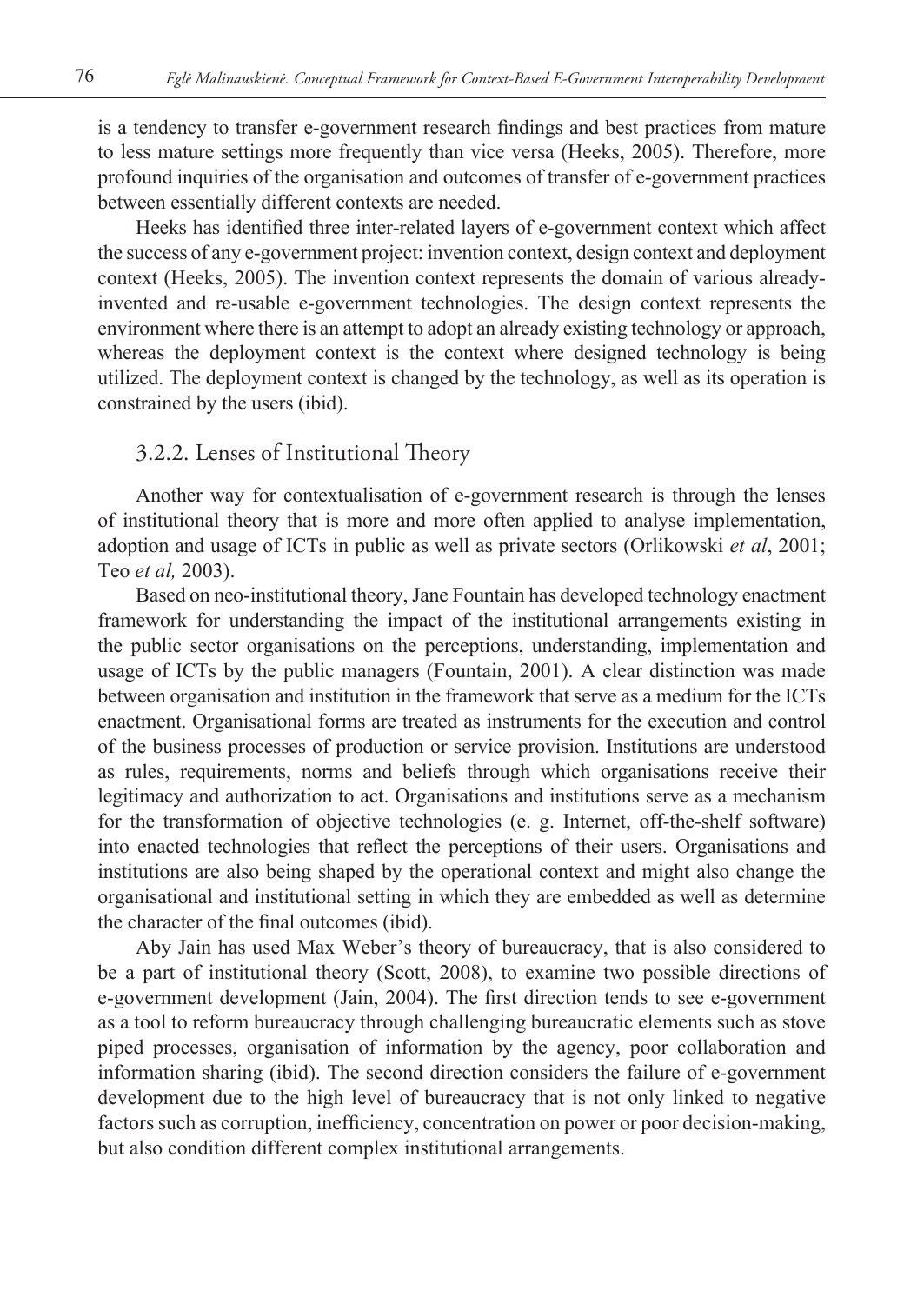Another example of e-government research using institutional theory is a study by Hjort-Madsen who has developed an analytical framework for the analysis of the adoption of federal enterprise architecture in the USA (Hjort-Madsen, 2007). The framework was made up from three components of institutional field, organisational isomorphism and innovative forces. Using this framework, Hjort-Madsen has identified three types of enterprise architecture adopters in the USA federal agencies: accepters, improvers, and transformers (ibid). Accepters are organisations that had only formally adopted enterprise architecture, usually with rich history and high autonomy. Improvers are the organisations that understand the benefits of enterprise architecture; however, it has not radically changed their daily activities and has only improved ICTs development process. Transformers are the organisations that suffered from some kind of external shock and have chosen enterprise architecture as a tool to effective transformation of their business through the ICTs.

#### 3.2.3. Examination of Micro-Factors

Other authors have more focused their research on the micro level factors impacting one particular aspect of e-government development. As well as Dunleavy *et al* (Dunleavy *et al,* 2008), in his research Scholl emphasized the role of government sourcing policy to the organisational capabilities for the development of complex e-government systems (Scholl, 2006). According to Scholl, the higher level of outsourcing, the higher possibility to achieve vendor lock-in and loose independence from the vendors. He suggested that at least systems' integration need to be done at least partially inside the agencies. Even if ICTs development can be seen as a commodity-type of good and be practiced in full outsourcing mode, the capabilities of planning, managing and adopting developed ICTs solutions still need to be practiced by public institution itself (ibid). Heeks also argues that the number of "public hybrids", i.e. employees having education and expertise in both technological and business domain, positively effect the outcomes of e-government (Heeks, 2006).

Hinnant *et al* have studied the linkage between individual perceptions of self-efficacy of public servants to use ICTs and their perception of ICTs effects on the overall operation of their institution (Hinnant *et al*, 2002). Their survey of 2000 USA state government program managers from across all 50 states has proved the positive linkage between computer selfefficacy and available training in ICTs within the organisation, the significance of ICTs to complete their managerial tasks and perceptions of ICTs impacts on improvement of organisational processes. Quality of organisation's ICTs strategic plans and management are also positively related to perceptions of ICTs (ibid).

Kim and Bretschneider argued that managerial capability of ICTs manager through the interaction with support from administrative authorities and financial support have an impact on overall ICTs capacity of local government agencies (Kim *et al*, 2004). Their interviews with government managers revealed that managerial capabilities are not as important to overall ICTs capacity of municipality as are support from administrative authorities and finances. After the research, authors have also emphasized that municipalities with higher ICTs capacity see the recommendations from state government as a barrier for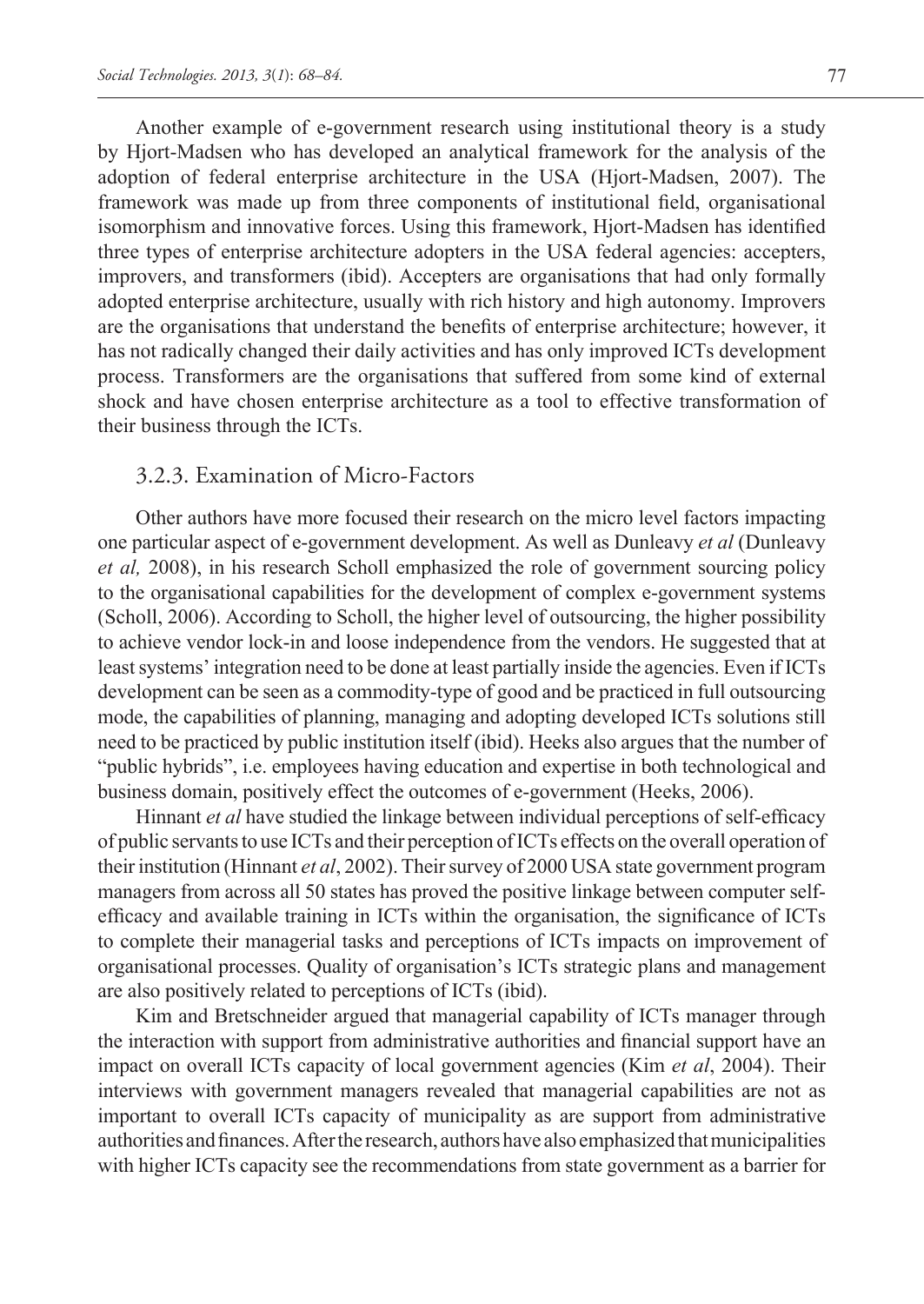further progress, whereas less capable municipalities have treated the support from state government as an important contribution to foster e-government development (ibid).

## 4. Integration of Dynamic Organisational Capabilities Theory Into the Context-Based E-Government Interoperability Research

Based on the analysis of the existing research studies examining the role of context in the development of e-government and its interoperability, they could be classified into the following categories: (1) research with a solid base in theories like institutionalism, organisational theory, innovation, economics and other, (2) research that offers original context analysis frameworks based on theoretical and empirical studies, and (3) research testing hypothesis that some separate factors are important for the particular e-government initiatives.

However, the problem that there is no consensus on the basic principles, methods and factors of the contextualisation persist in the domain. Usually prevailing studies are one-time and rarely replicated to test the significance of the same contextual factors in order to support or reject the conclusions from the original research, making the present knowledge about context rather scattered than accumulative. Another problem is that although the importance of context for the development of e-government is gradually being admitted, search for explanations of its impact on the interoperability issues is still rare, especially through the lenses of dynamic capabilities.

Therefore, in this paper a conceptual framework, integrating existing context body of knowledge from the e-government research with the contextual aspects of dynamic organisational capabilities theory, is proposed (see Figure 2). In this framework e-government interoperability is treated as the mix of dynamic organisational capabilities from three different dimensions of policy, management and technology. These dynamic organisational capabilities support as well as are developed through special tools like interoperability framework, enterprise architecture or the mix of them. The capabilities for interoperability and its development tools have an impact on the maturity of computer, process, knowledge, value and goal interoperability: the higher is the maturity, the more sophisticated are dynamic capabilities and supporting tools and visa versa.

The nature of dynamic capabilities for interoperability, adaptability of its development tools and the maturity level of interoperability are highly dependent on the existing context conditions. These determine the technical and evolutionary fitness of all structural elements of e-government interoperability phenomenon and indicate the scale of changes needed to ensure their effectiveness and suitability to speed-up the overall progress in e-government based public sector reform.

There are three contextual dimensions of processes, asset position and pathdependency coming from three different types of invention, design and deployment context. It is important to evaluate the similarities and differences of processes, asset position and path-dependency in these three different context layers, especially in the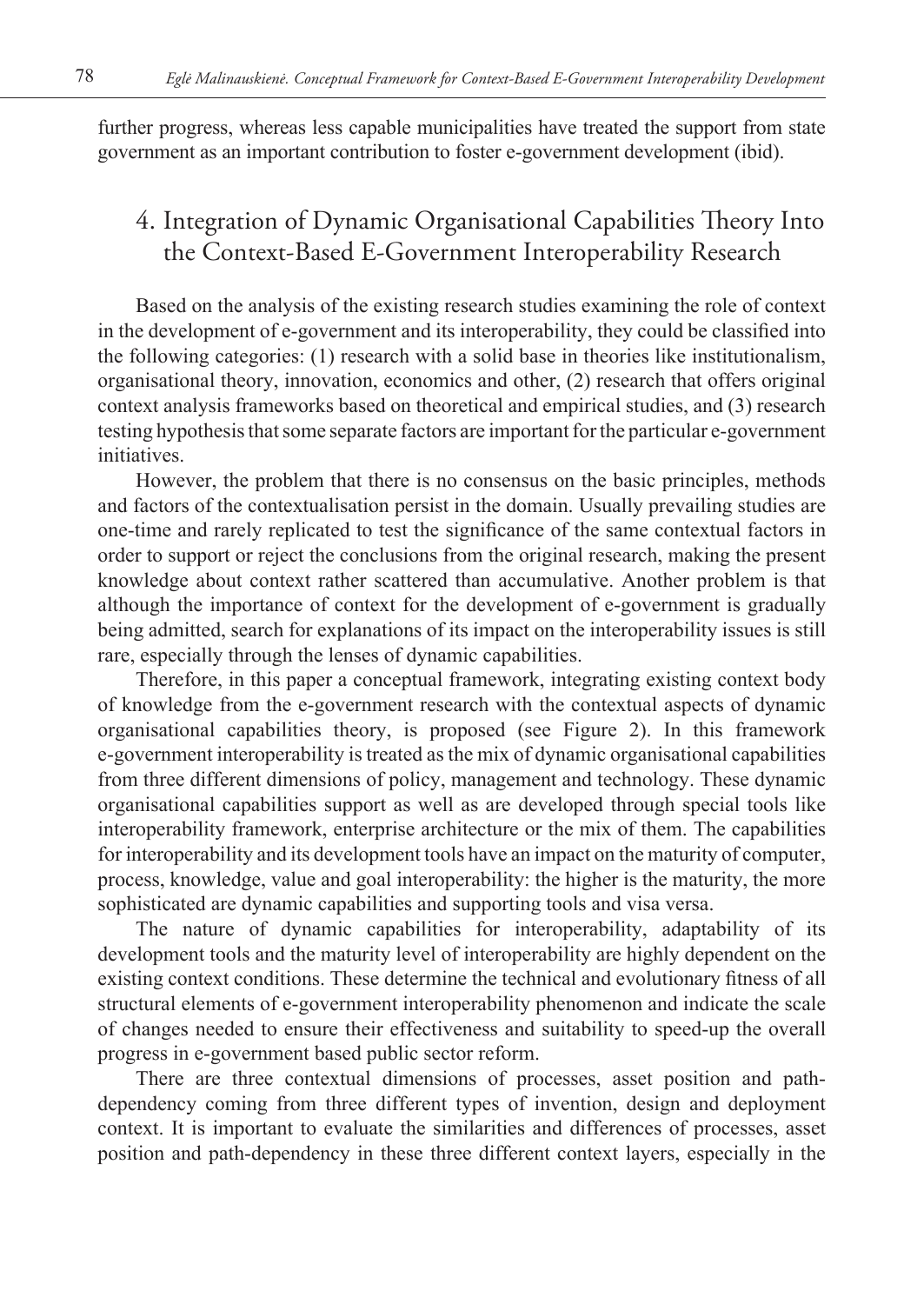case of e-government interoperability best practice adoption in different than its original setting.

Processes, asset position and path-dependency of dynamic capabilities for e-government interoperability are influenced by the factors indicating the development level of a country, institutional arrangements of public as well as private sector organisations and micro-criteria of the organisation. There is an inter-relation between all these contextual dimensions, and changes in one contextual layer might cause the changes in the other, thus changing the overall context of e-government interoperability.



Source: Composed by author

The purpose of this framework is not to offer particular contextual factors that have to be included in the research on e-government interoperability development, but rather to suggest using the similar contextualisation approach that would take into account all the presented context dimensions and their inter-relationships. The future research could further analyse the importance of each of these dimensions and try to explain how they could be operationalised to meet different needs of practitioners and research community.

*Figure 2.* Conceptual framework for context-based e-government interoperability development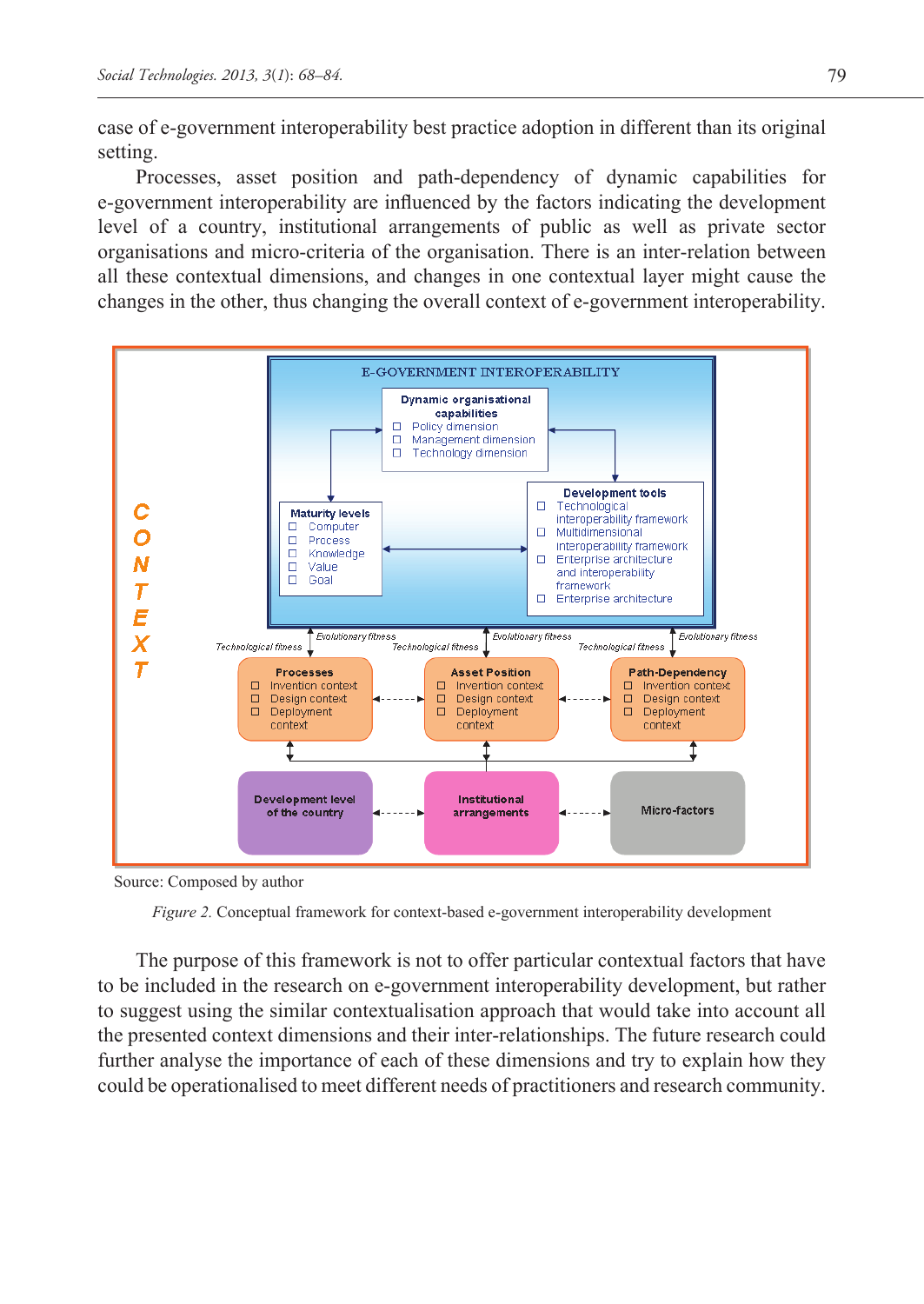### 5. Conclusions

The concept of e-government is gradually re-defined from being just a tool to increase the quality of public sector performance towards making it the key instrument in creation of the public administration that would be open, agile and collaborative inside as well as in its relations with constituents and social partners. Only such networked government is capable to resolve the global challenges and sustain the national and regional competitiveness.

Consequently, the significance of interoperability in the development of complex cross-governmental ICTs solutions is increasing, but it is still often analysed only from the technological perspective that does not fit into the current conception of e-government. E-government interoperability in the broadest sense should be defined as a mix of dynamic, multidimensional and context-dependant organizational capabilities. This would enable the ability of public sector organisations to purposefully create, extend or modify existing resources, routines and capabilities in order to successfully implement e-government initiatives through necessary changes.

This holistic approach towards interoperability also highlights the importance of context that has been already identified as one of the key factors for the success or failure of e-government initiatives. Thus, the demand for new formal methods that would make the context an integral part of interoperability research and practice emerges. They should combine both the existing context body of knowledge from the e-government research and the new approaches from the dynamic organisational capabilities theory.

In this paper the conceptual model for context-based e-government interoperability development is proposed. It explains the complex structure of e-government interoperability phenomenon through the elements of dynamic capabilities, various development tools and respective maturity levels. According to the model, the context should be assessed from three inter-related perspectives of processes, asset position and path-dependency. The assessment should be based on the analysis of factors indicating the development level of the country, its institutional arrangements and organisational criteria. The application of this model could lead to more interesting research insights and serve as a basis for selecting the best suitable methods for interoperability enforcement to meet the needs of a particular case.

#### References

- Andersen, K.V.; Henriksen, H.Z. Government Information Quarterly. *E-Government Maturity Models: Extension of Layne and Lee Model*. 2005, 23(2): 236–248.
- Argote, L.; Darr, E. The Nature and Dynamics of Organizational Capabilities *Repositories of Knowledge in Franchise Organizations:*

*Individual, Structural, and Technological*., eds. Giovani Dosi, Richard R. Nelson, and Sidney G. Winter. New York, USA: Oxford University Press Inc., 2000: 389.

Charalabidis, Y.; Askounis, D. Proceedings of the 41th Hawaii International Conference on System Sciences. 41th Hawaii International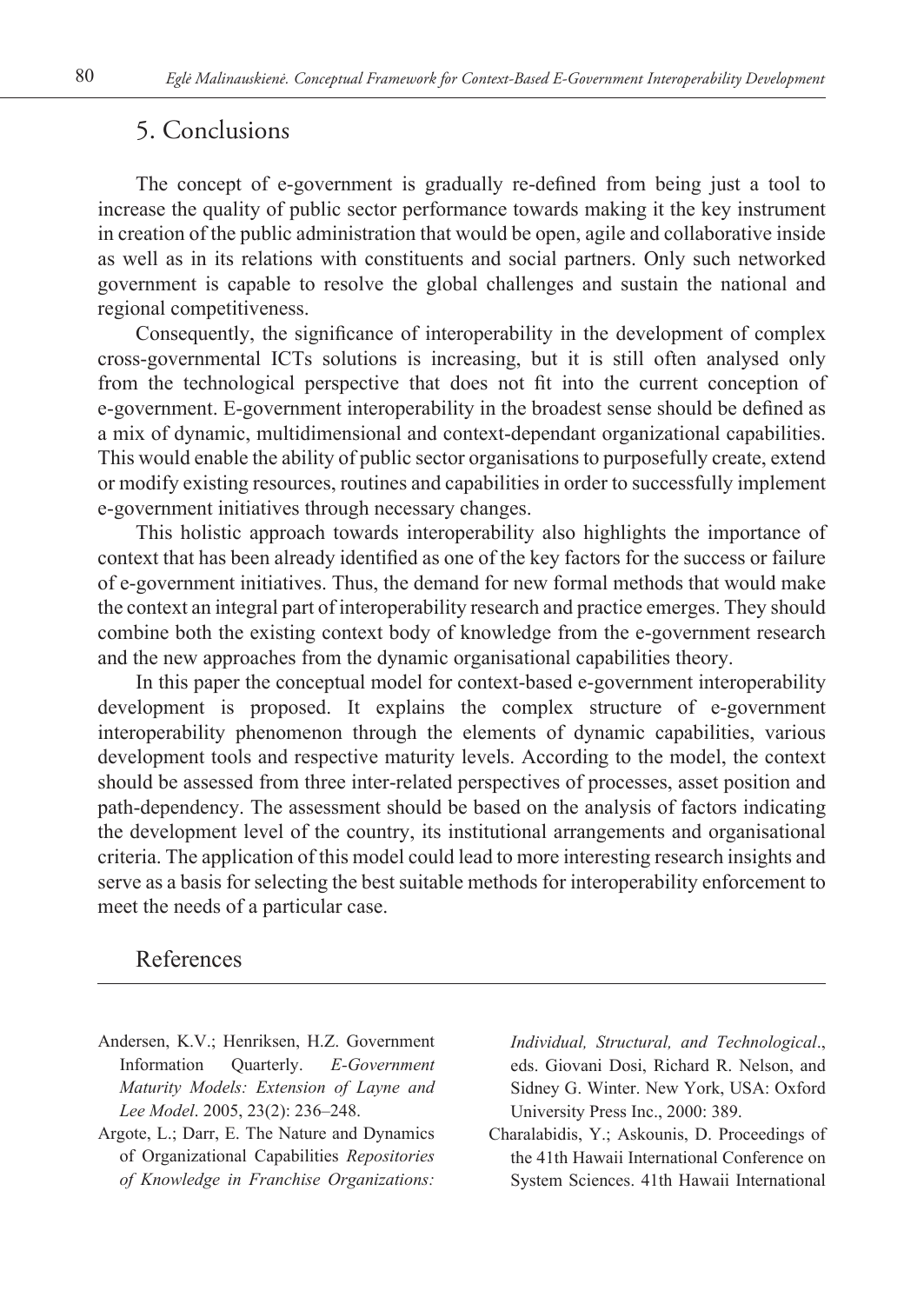Conference on System Sciences. *Interoperability Registries in eGovernment: Developing a Semantically Rich Repository for Electronic Services and Documents of the new Public Administration*. Computer Society Press, 2008.

- Charalabidis, Y., Lampathaki, F.; Psarras, J. Proceedings of the 42th Hawaii International Conference on System Sciences. 42th Hawaii International Conference on System Sciences. *Combination of Interoperability Registries with Process and Data Management Tools for Governmental Services Transformation*. Computer Society Press, 2009.
- Cresswell, A.M.; Pardo, T.A.; Canestraro, D.S. A Multi-Dimensional Approach to Digital Government Capability Assessment. 2008 [interactive]. [accessed on 03-06-2013]. <http://www.ctg.albany.edu/publications/ working/multi\_dimensional/multi\_ dimensional.pdf>.
- Davison, R.M.; Wagner, C.; Ma, L.C.K., Information Technology & People. *From Government to E-Government: a Transition Model*., 2005, 18(3): 280–299.
- Dunleavy, P.; et al. *Digital Era Governance: IT Corporations, the State, and E-Government.* United States, New York: Oxford University Press, 2008.
- Dwivedi, Y.K.; Weerakkody, V.; Janssen, M. Data Base for Advances in Information Systems. *Moving Towards Maturity: Challenges to Successful E-Government Implementation and Diffusion*.2011, 42(4): 11–22.
- European Commission. The Role of eGovernment for Europe's Future. 2003 [interactive]. [accessed on 03-06-2013]. <http://eur-lex.europa.eu/LexUriServ/ LexUriServ.do?uri=COM:2003:0567:FIN:E N:PDF>.
- European Commission. European Interoperability Framework For European Public Services (EIF), version 2.0. 2009 [interactive]. [accessed on 03-06-2013]. <http://ec.europa.eu/isa/documents/isa\_ annex ii eif en.pdf  $>$ .
- European Commission. he European eGovernment Action Plan 2011-2015:

Harnessing ICT to Promote Smart, Sustainable & Innovative Government. 2010 [interactive]. [accessed on 03-25-2013]. <http://eur-lex.europa.eu/LexUriServ/ LexUriServ.do?uri=COM:2010:0743:FIN:E  $N<sub>CPDF></sub>$ 

- Fountain, J.E. *Building the Virtual State: Information Technology and Institutional Change*. Washington, D. C.: Brookings Institution Press, 2001.
- Gottschalk, P. Government Information Quarterly *Maturity Levels for Interoperability in Digital Government*. 2009, 26(1): 75–81.
- Gottschalk, P.; Solli-Saether, H. Electronic Government, an International Journal. *Stages of E-Government Interoperability*. 2008, 5(3): 310–320.
- Griffin, M.A. Journal of Organizational Behavior. *Specifying Organizational Contexts: Systematic Links Between Contexts and Processes in Organizational Behavior*. 2007, 28: 859–863.
- Guijarro, L. Electronic Government: Third International Conference, EGOV 2004. *Analysis of the Interoperability Frameworks in e-Government initiatives*., eds. R. Traunmuler. DEXA EGOV 2004. Springer Berlin/Heidelberg, Germany, 2004: 36–39.
- Guijarro, L. Electronic Government: Fourth International Conference, EGOV 2005. *Policy and Practice in Standards Selection for EGovernment Interoperability Frameworks*., eds. M. A. Wimmer, R. Traunmuler, A. Gronlund and K. V. Andersen. DEXA EGOV 2005. Springer Berlin/Heidelberg, Germany, 2005: 163–173.
- Guijarro, L. Government Information Quarterly. *Interoperability Frameworks and Enterprise Architectures in E-Government Initiatives in Europe and the United States*.2007, 24: 89–101.
- Heeks, R. Journal of Public Policy. *eGovernment as a Carrier of Context*. 2005, 25(1): 51-74.
- Heeks, R. *Implementing and Managing eGovernment: An International Text*. SAGE Publications, 2006.
- Helfat, C.E.; et al. *Dynamic Capabilities: Understanding Strategic Change in Organizations*, Wiley-Blackwell, 2007.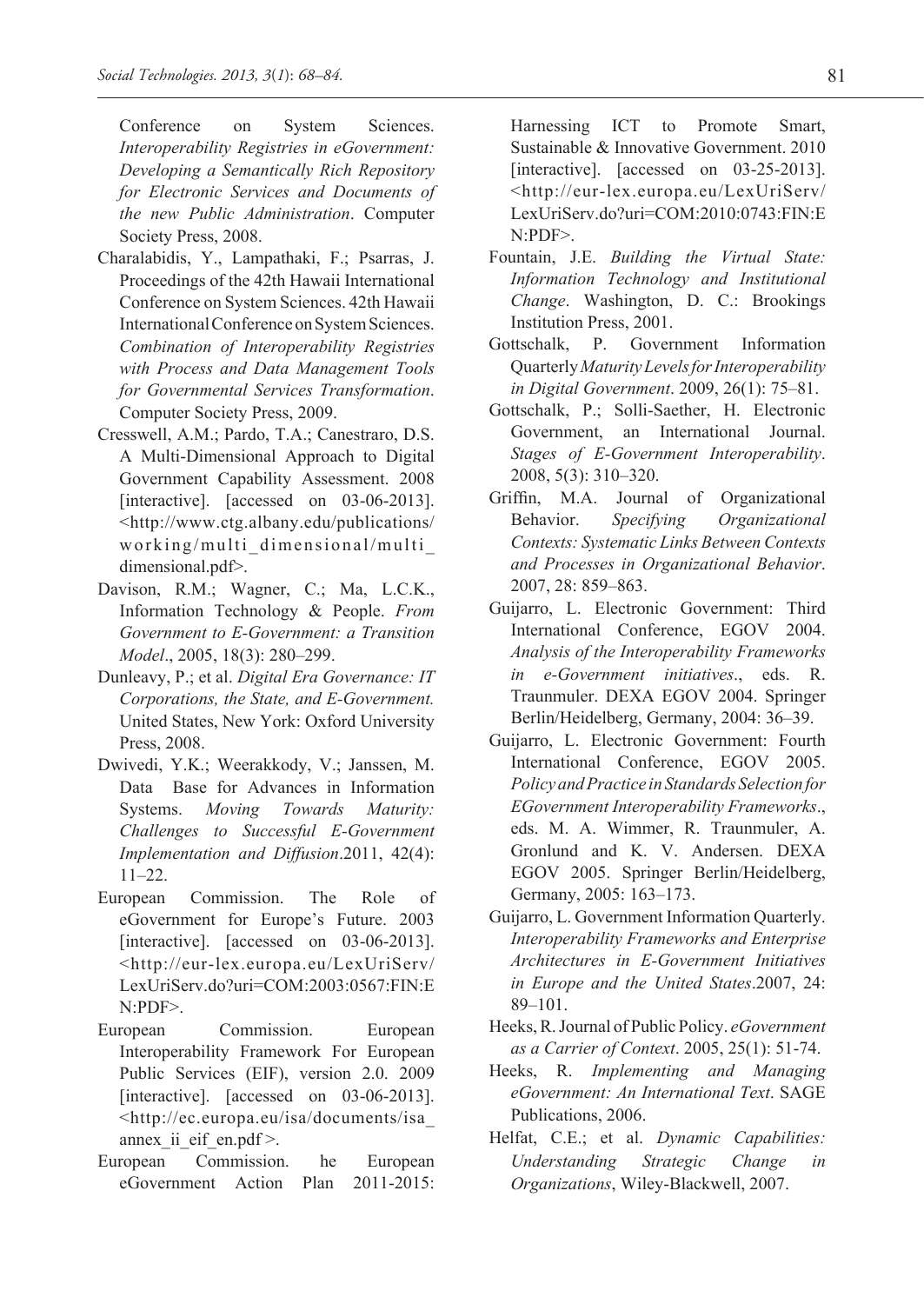- Hinnant, C.C.; Welch, E.W. Proceedings of the 36th Hawaii International Conference on System Sciences (HICSS'03). 36th Hawaii International Conference on System Sciences (HICSS'03). *Managerial Capacity and Digital Government in the States: Examining the Link Between Self-Efficacy and Perceived Impacts of IT in Public Organizations*. Hawaii: IEEE, 2002.
- Hjort-Madsen, K. Proceedings of the 39th Hawaii International Conference on System Sciences. 39th Hawaii International Conference on System Sciences. *Enterprise Architecture Implementation and Management: A Case Study on Interoperability*. Kauai: Computer Society Press, 2006.
- Hjort-Madsen, K. Transforming Government: People, Process and Policy *Institutional Patterns of Enterprise Architecture Adoption in Government*. 2007, 1(4): 333–349.
- Hjort-Madsen, K.; Pries-Heje, J. Proceedings of the 42th Hawaii International Conference on System Sciences. 42th Hawaii International Conference on System Sciences. *Enterprise Architecture in Government: Fad or Future?* Computer Society Press, 2009.
- Jain, A. 37th Hawaii International Conference on System Sciences.*Using the Lens of Max Weber's Theory of Bureaucracy to Examine E-Government Research*. 2004: 127–136.
- Janssen, M. Coherency Management: Architecting the Enterprise for Alignment, Agility and Assurance. *Framing Enterprise Architecture: A Meta-Framework for Analyzing Architectural Efforts in Organizations*., eds. Gary Doucet, John Gøtze, Pallab Saha, and Scott Bernard. International Enterprise Architecture Institute, 2009.
- Janssen, M.; Cresswell, A.M. The Journal of Enterprise Information Management. *An Enterprise Application Integration Methodology for E-Government.* 2005, 18(5): 531–547.
- Janssen, M.; Hjort-Madsen, K. Proceedings of the 40th Hawaii International Conference on System Sciences. 40th Hawaii International

Conference on System Sciences. *Analyzing Enterprise Architecture in National Governments: The Cases of Denmark and the Netherlands*. Computer Society Press, 2007

- Johns, G. Academy of Management Review, *The Essential Impact of Contex on Organizational Behavior*. 2006, 31(2): 386– 408.
- Kim, H.J.; Bretschneider, S. Proceedings of the 37th Hawaii International Conference on System Sciences - 2004. 37th Hawaii International Conference on System Sciences. *Local Government Information Technology Capacity: An Exploratory Theory*. Hawaii: IEEE, 2004: 1–10.
- Klievink, B.; Janssen, M. Government Information Quarterly. *Realizing Joined-up Government - Dynamic Capabilities and Stage Models for Transformation*. 2009, 26(2): 275–284.
- Layne, K.; Lee, J. Government Information Quarterly. *Developing Fully Functional E-Government: A Four Stage Model.* 2001, 18: 122–136.
- Lallana, E.C. E-Government Interoperability. 2008 [interactive]. [accessed on 03-06- 2013] <http://unpan1.un.org/intradoc/ groups/public/documents/UN-OTHER/ UNPAN032094.pdf>.
- Limba, T. Social Technologies. *Pecularities of Designing Holistic Electronic Government Services Integration Model*. 2011, 1(2): 344–362.
- Malotaux, M.; Hahndiek, F.; Hazejager, S. *A Report for European Commission Directorate General for Informatics - NIFO project - Final report.2009.*
- Mishra, A.; Mishra, D. Data Base for Advances in Information Systems. *E-Government: Exploring the Different Dimensions of Challenges, Implementation, and Success Factors*. 2011, 42(4): 23–37.
- Narduzzo, A.; Rocco, E.; Warglien, M. The Nature and Dynamics of Organizational Capabilities. *Talking about Routines in the Field: The Emergence of Organizational Capabilities in a New Celllular Phone*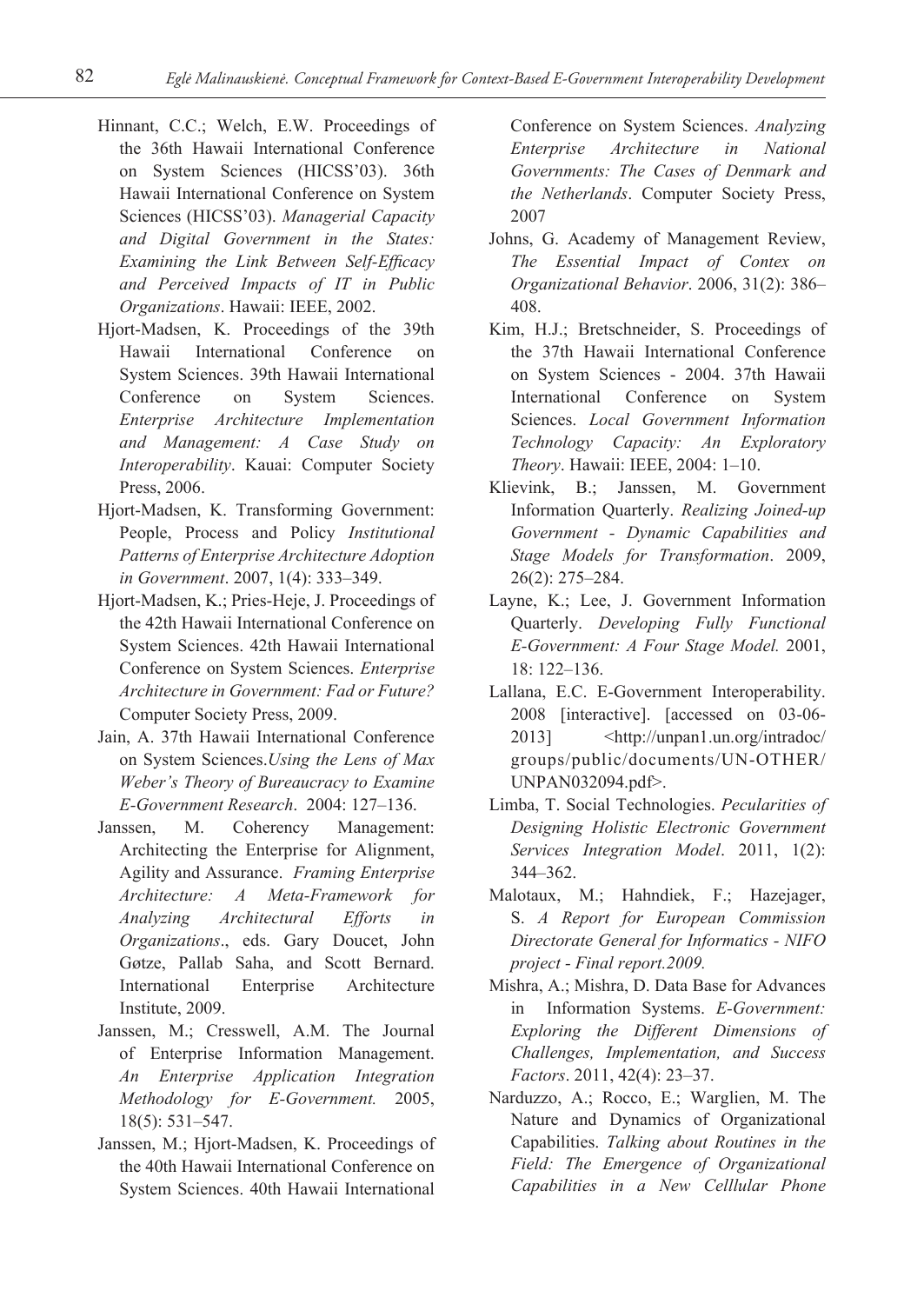*Network Company.* eds. Giovani Dosi, Richard R. Nelson, and Sidney G. Winter. New York, USA: Oxford University Press Inc., 2000: 389.

- Orlikowski, W.J.; Bariey, S.R. MIS Quarterly. *Technology and Institutions: What Can Research on Information Technology and Research on Organizations Learn From Each Other?* 2001, 25(2): 145–165.
- Overeem, A. van; Witters, J.; Peristeras, V. Proceedings of the 40th Hawaii International Conference on System Sciences. 40th Hawaii International Conference on System Sciences. *An Interoperability Framework for Pan-European E-Government Services (PEGS).* Kauai: Computer Society Press, 2007.
- Pardo, T.A., Burke, G.B. Government Worth Having: A briefing on interoperability for government leaders. 2008 [interactive].  $[accessed on 03-06-2013]$ .  $\lt$ http://www. ctg.albany.edu/publications/reports/ government\_worth\_having/government\_ worth\_having.pdf>.
- Pardo, T. A.; Nam, T.; Burke, G.B. Social Science Computer Review. *E-Government Interoperability: Interaction of Policy, Management, and Technology Dimensions*. 2012, 30(1): 7–23.
- Petrauskas, R. Social Technologies. *E-Democracy Projects in the Regions of Lithuania: Evaluation Aspects*. 2012, 2(2): 404–419.
- Pisano, G.P. The Nature and Dynamics of Organizational Capabilities. *In Search of Dynamic Capabilities: The Origins of R&D Competence in Biopharmaceuticals*. eds. Giovani Dosi, Richard R. Nelson, and Sidney G. Winter. New York, USA: Oxford University Press Inc., 2000: 389.
- Rosseau, D.M.; Fried, Y. Journal of Organizational Behavior. *Location, Location, Location: Contextualizing Organizational Research.* 2001, 22: 1–13.
- Rudzkienė, V.; Augustinaitis, A. sud. *Lietuvos E. Valdžios Gairės: Ateities Įžvalgų Tyrimas*. Vilnius: Mykolo Romerio universitetas, 2009.
- Saekow, A.; Boonmee, C. Proceedings of the 42th Hawaii International Conference on System Sciences. 42th Hawaii International Conference on System Sciences. *Towards a Practical Approach for Electronic Government Interoperability Framework (e-GIF).* Computer Society Press, 2009.
- Scholl, H. J. Proceedings of the 38th Hawaii International Conference on System Sciences. 38th Hawaii International Conference on System Sciences (HICSS'05) - Track 5. *Interoperability in E-Government: More than Just Smart Middleware*. Island of Hawaii (Big Island): Computer Society Press, 2005.
- Scholl, H.J. Government Information Quarterly. *Electronic Government: Information Management Capacity, Organizational Capabilities, and the Sourcing Mix.* 2006, 23: 73–96.
- Scott, W.R. *Institutions and Organizations: Ideas and Interests* Third., United States of America: SAGE Publications, 2008.
- Teece, D.J.; Pisano G.; Shuen, A. Strategic Management Journal. *Dynamic Capabilities and Strategic Management*. 1997, 18(7): 509–533.
- Teece, D.J. Strategic Management Journal. *Explicating Dynamic Capabilities: The Nature and Microfoundations of (Sustainable) Enterprise Performance*. 2007, 28(13): 1319–1350.
- Teo, H.H.; Wei, K.K.; Benbasat, I. MIS Quarterly. *Predicting Intention to Adopt Interorganizational Linkages: An Institutional Perspective.* 2003, 27(1): 19– 49.
- United Nations. E-Government Interoperability: Guide. 2007 [interactive]. [accessed on 03- 06-2013]. <http://www.unapcict.org/ecohub/ resources/e-government-interoperabilityguide>.
- Valtonen, K.; Seppänen, V.; Leppänen, M. Proceedings of the 42th Hawaii International Conference on System Sciences. 42th Hawaii International Conference on System Sciences. *Government Enterprise Architecture Grid Adaptation in Finland.* Computer Society Press, 2009.